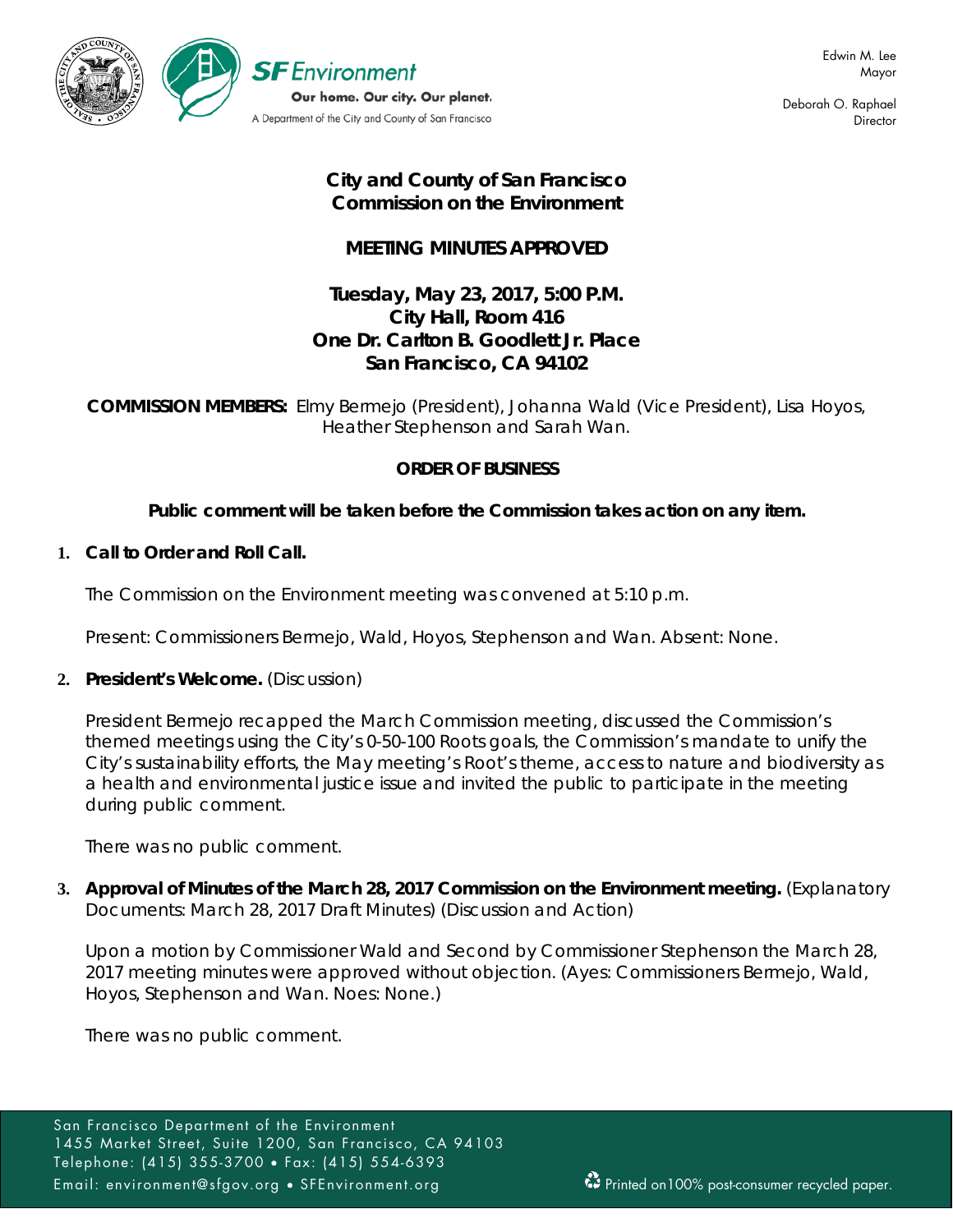- **4. Public Comment:** Members of the public may address the Commission on matters that are within the Commission's jurisdiction and are not on today's agenda**.** There was no public comment.
- **5. Community Outreach Presentation: "Food to Flowers!" school lunchroom composting program.**  Speaker: Tamar Hurwitz, Senior Environmental Specialist, Environmental Education Program (Discussion)

Tamar Hurwitz, Senior Environmental Specialist, Environmental Education Program, San Francisco Department of the Environment discussed the Department's "Food to Flowers!" school lunchroom composting program including the annual reach to K-12 students, zero waste as the main goal, school assemblies, class presentations, compost monitor trainings, field trips, curriculum, framing messaging to students and the impact on students.

Commissioner Wald asked how many schools can be reached in one year and whether or not there is follow up with schools on their performance after the presentations.

Commissioner Stephenson asked about efforts to increase waste diversion in classrooms and afterschool programs.

Commissioner Hoyos asked about ways to develop best practices for emptying the compost from classrooms on a daily basis and the possibility for increased parent participation.

Commissioner Bermejo discussed promoting zero waste through student leadership opportunities.

Deborah Raphael, Director, Department of the Environment, commended Tamar Hurwitz.

There was no public comment.

#### PRESENTATIONS AND AWARDS

**6. Presentation of the Commission on the Environment – Environmental Service Award to Health Care Without Harm and Antonio Díaz, Organizational Director, People Organizing to Demand Environmental and Economic Justice (¡PODER!).** Sponsor: Lisa Hoyos, Commissioner (Discussion)

Commissioner Hoyos discussed the work of Josh Karliner and the organization Healthcare Without Harm.

Josh Karliner discussed the various initiatives of Healthcare Without Harm.

Director Raphael commended Healthcare Without Harm's work to ban mercury from medical equipment.

Commissioner Hoyos discussed the work of Antonio Diaz and the organization People Organizing to Demand Environmental and Economic Justice (PODER).

Antonio Diaz discussed the various initiatives of PODER.

Commissioner Wan asked about PODER's collaboration with other nonprofits.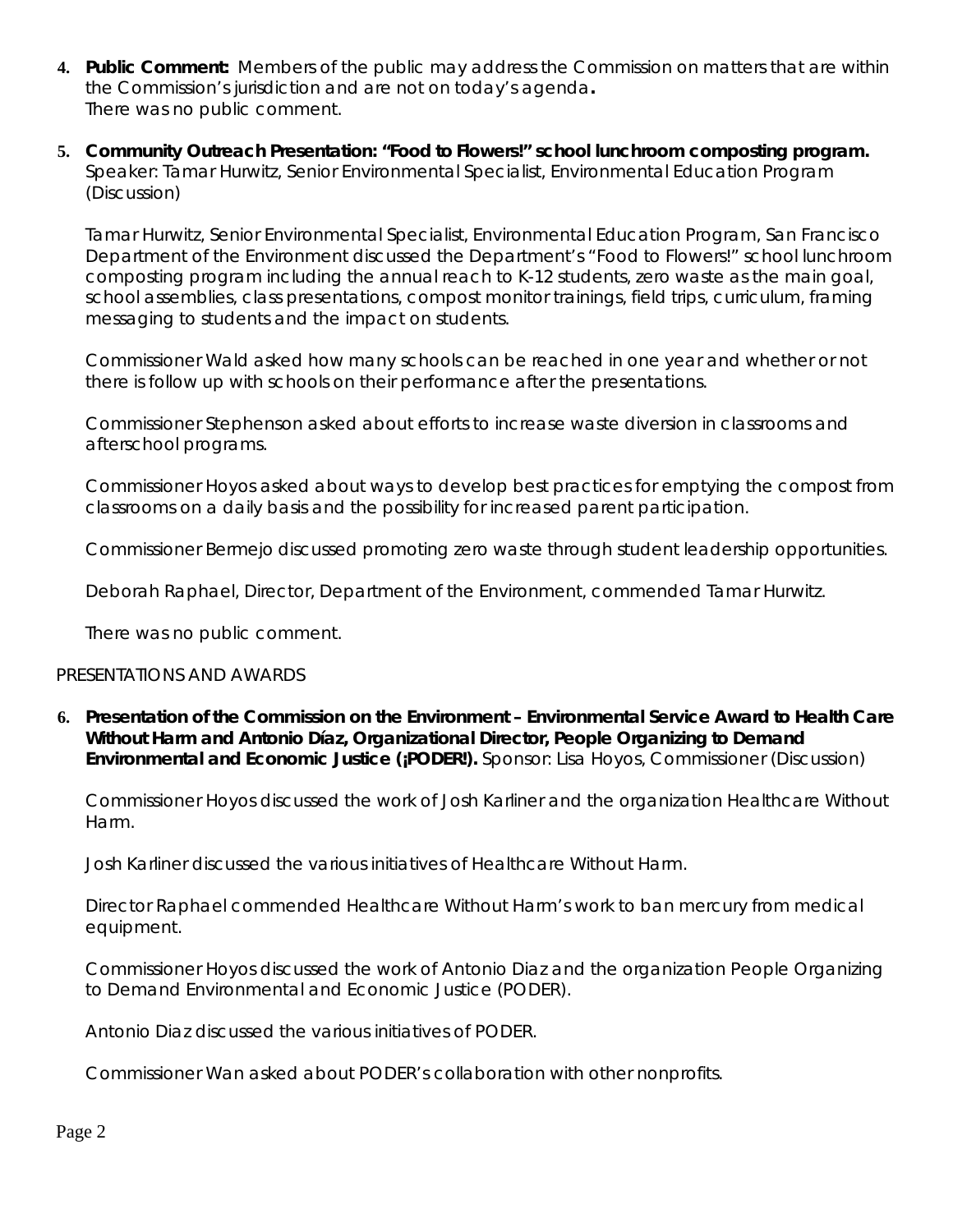Director Raphael commended Antonio Diaz for being solutions oriented and for their collaboration with the Department.

Public Comment:

Eric Brooks, Our City and San Francisco Green Party, discussed economic justice and environmental goals.

### REGULAR AGENDA

**7. Presentation on San Francisco's "Roots" goal of carbon sequestration through increasing the urban forest and enhancing the City's biodiversity and a vote on adoption of citywide biodiversity goals.** Under the City Charter, the Commission on the Environment conducts public education and outreach to the community on San Francisco's sustainability efforts. Sponsor: Deborah Raphael, Director (Discussion and Action)

Director Raphael introduced the item and discussed the City's 0-50-100 Roots goals, the Department of the Environment working as the hub of the City's Roots goals, the biodiversity theme of 2017 World Environment Day and San Francisco's affirmation of biodiversity goals.

**a. Presentation on the San Francisco Urban Forestry Plan Phase 1 and the San Francisco Street Tree Census.** Speakers: Dan Flanagan, Chair, San Francisco Urban Forestry Council. (Discussion)

Dan Flanagan, Chair, San Francisco Urban Forestry Council and Anne Brask of the San Francisco Planning Department, discussed the Department of the Environment's work to bring together various City agencies to support the urban forest and the San Francisco Street Tree Census. They discussed the Urban Forestry Plan goals, the purpose of learning how many street trees exist in San Francisco, a contest for guessing how many street trees exist, the number of vacant tree basins, knowledge of species, repairing broken sidewalks, the availability of tree information online, what's next for the street tree census and informing the City's biodiversity goals.

Commissioner Wan asked if there is data for neighborhood based on density.

Commissioner Wald discussed the public posting of information prior to major changes to trees in San Francisco.

Commissioner Stephenson asked about funding for the planting of trees, the definition of available planting sites and how people will be able to choose what species of tree that is being offered.

Commissioner Wald asked whether residents have the option to maintain the tree in front of their residence.

**b. Presentation on the implementation of San Francisco voter passed Proposition E of 2016 which transferred responsibility from property owners to the City for the maintenance of street trees and surrounding sidewalks.** Speakers: Carla Short, Vice-Chair, San Francisco Urban Forestry Council. (Discussion)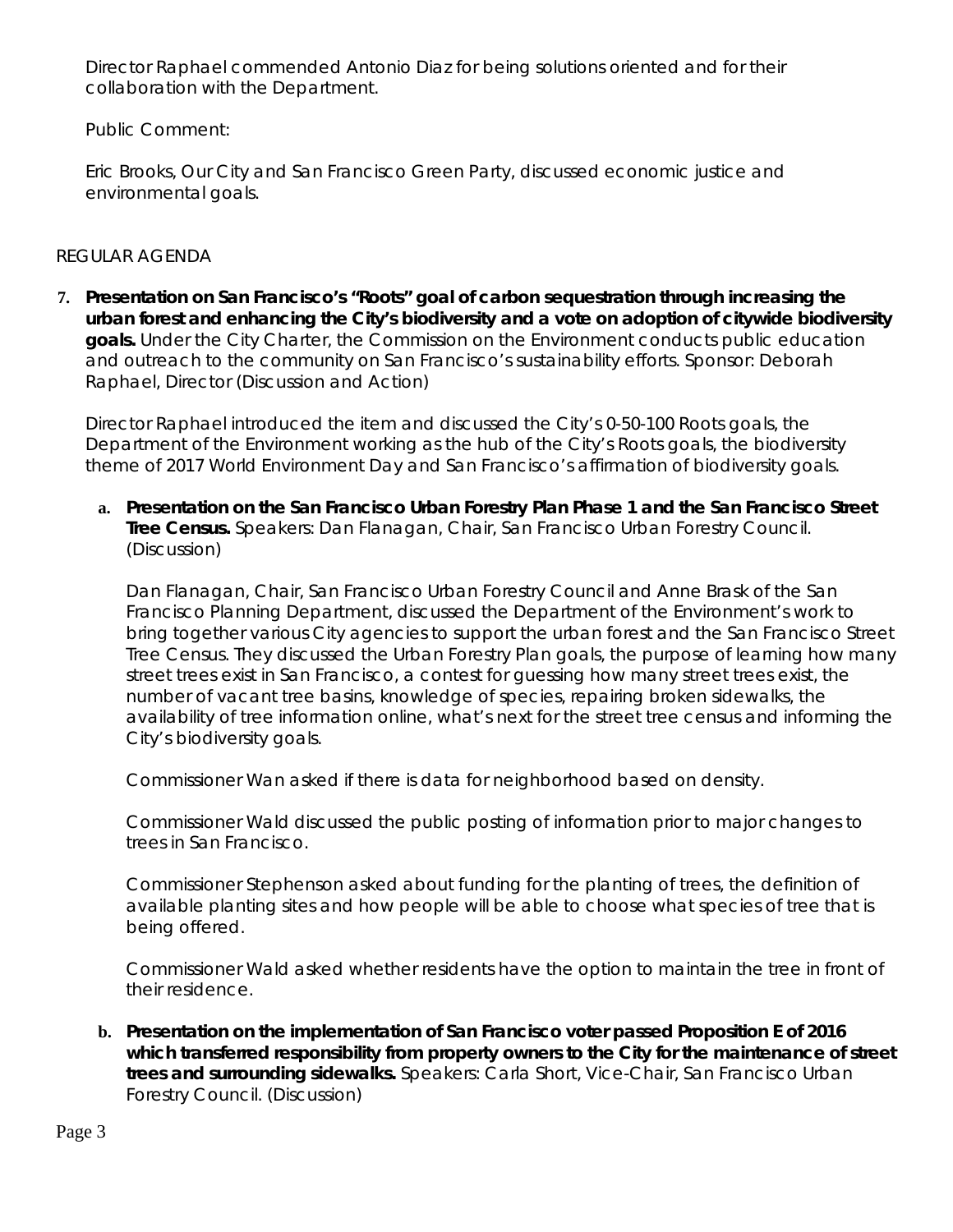Carla Short, Vice-Chair, San Francisco Urban Forestry Council described the Proposition E of 2016 ballot initiative, funding for the program, the transfer of street trees to the City's responsibility, the development of an implementation plan, using street tree census data to inform planning, property owner responsibilities and liability, prioritization of pruning in the first few years, bringing San Francisco trees to a baseline condition, staffing and contracting, the timeline for implementation of the plan, a new facility for tree crews, proposed changes to the Public Works Code, the option for property owners or a homeowners association to opt out from City maintenance, tree planting funding and selecting palates of trees.

Commissioner Stephenson asked about options for property owners to remove additional sidewalk to create a sidewalk landscaping garden.

**c. Approval of Resolution File 2017-04-COE regarding citywide biodiversity goals and the Department of the Environment's role in protecting San Francisco's natural heritage.** Speaker: Peter Brastow, Senior Environmental Specialist and Lisa Fisher, Urban Planner, Sustainable City Team Lead, San Francisco Planning Department. (Discussion and Action)

Peter Brastow, Senior Environmental Specialist, San Francisco Department of the Environment, discussed San Francisco's biodiversity, consolidating San Francisco's citywide biodiversity goals, collaboration between the Department's biodiversity program and other City agencies, the conversation about the resolution in the Policy Committee and the structure and content of the resolution.

Lisa Fisher, Urban Planner, Sustainable City Team Lead, San Francisco Planning Department discussed the Planning Department's partnership with the Department of the Environment, the cost of biodiversity supportive greening and the benefit of citywide biodiversity goals.

Public Comment:

Nadine Weil discussed invasive plants in San Francisco and deforestation.

Terry Oxford discussed pollinators and the use of neonicotinoids.

Paul Reeberg discussed recycling and San Francisco's biodiversity program.

Denise Louie discussed San Francisco's biodiversity program and outreach about the program.

Josiah Clark discussed San Francisco's various biodiversity plans, inclusiveness in the conversation, the food chain and toxins.

Eric Brooks, San Francisco Green Party and Our City, discussed carbon sequestration and the climate crisis.

Tom Radulovich, Livable City, discussed the City's biodiversity policies, genetic diversity on earth, carbon sequestration and marine biodiversity.

Lew Stringer, Presidio Trust, indicated support for the biodiversity resolution and discussed the City's biodiversity goals.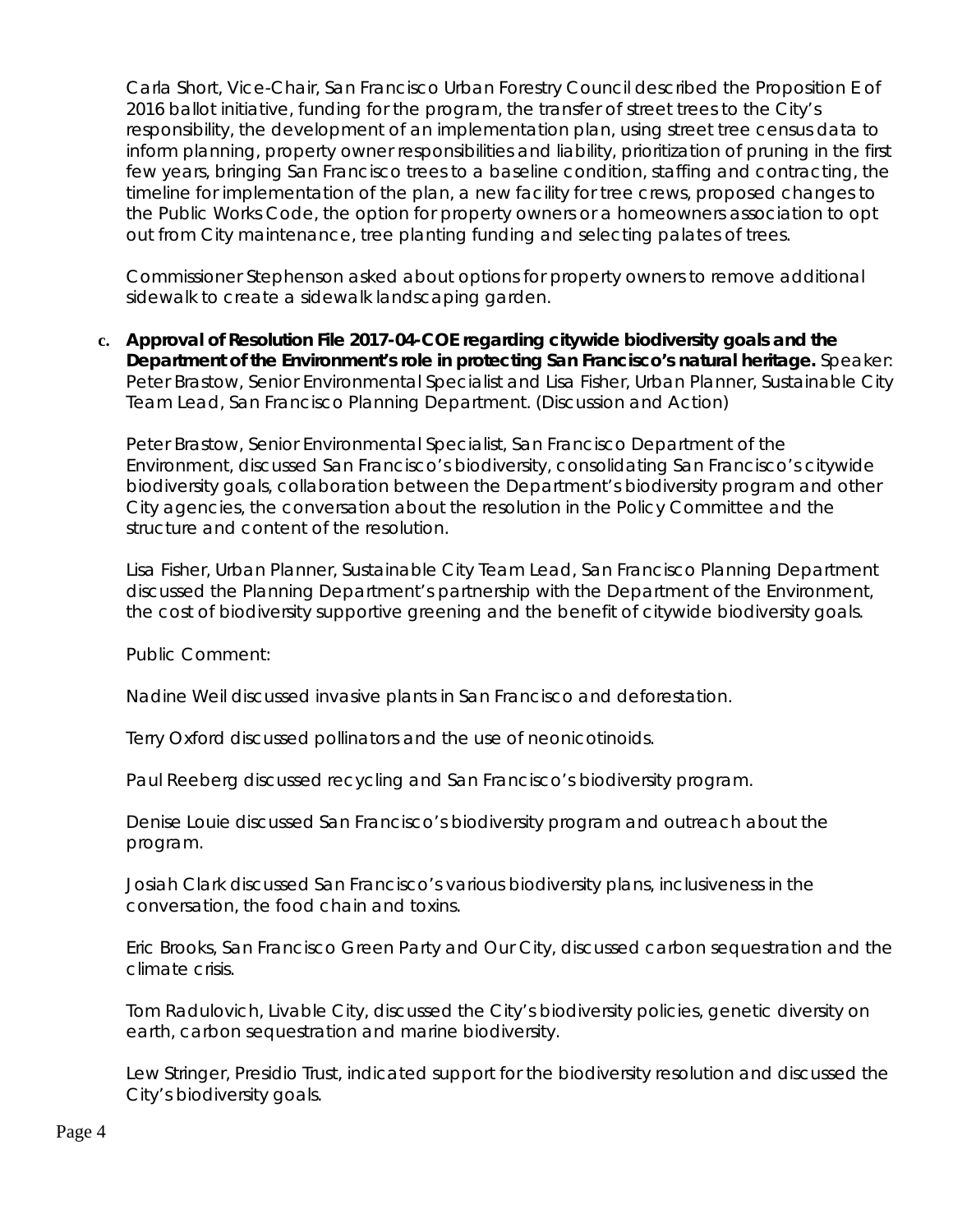Amy Kaeser, Sutro Stewards, discussed caring for San Francisco's biodiversity.

Damien Raffa, Cities Connecting Children to Nature San Francisco, discussed various collaborations on biodiversity and biodiversity plans in Los Angeles.

Doug Wildman discussed landscaping and biodiversity in San Francisco.

Madalyn Farquhar, Friends of the Urban Forest, discussed the implementation strategies in the biodiversity resolution.

Greg Gaar discussed the restoration of San Francisco's ecosystems.

Jake Sigg discussed biodiversity in San Francisco.

Unidentified speaker discussed financing San Francisco's urban forestry goals.

Commissioner Hoyos asked about adding the phrase "non-native" to the resolution, the carbon impact of removing trees in San Francisco and whether the resolution contributes to tree removal.

Commissioner Wald proposed two amendments to the resolution. The first amendment is to add "marine ecosystems" after "watersheds" on page 5, line 4. The second amendment is to strike the words "non-invasive plants from other Mediterranean climates" and replace it with "non-native non-invasive climate appropriate plants" on page 3, line 20.

Upon a motion by Commissioner Wald and Second by Commissioner Stephenson Resolution File 2017-04-COE was approved as amended without objection. (Ayes: Commissioners Bermejo, Wald, Hoyos, Stephenson and Wan. Noes: None.)

**8. Director's Report***.* Updates on Department of the Environment administrative and programmatic operations relating to Budget Planning, Strategic Planning, Clean Air/Transportation, Climate, Energy, Public Outreach and Education, Environmental Justice, Habitat Restoration, Green Building, Zero Waste, Toxics Reduction, and Urban Forestry. Speaker: Deborah Raphael, Director (Explanatory Document: Director's Report) (Discussion)

Deborah Raphael, Director, San Francisco Department of the Environment discussed the Mayor's Earth Day Breakfast, a signing ceremony with the Mayor and Supervisor Tang for an ordinance on electric vehicle charging infrastructure, a screening of the film From the Ashes, the adoption of an ordinance regarding the City's electric vehicle fleet, a press conference at the Marriott with Tool Works regarding green jobs and landfill diversion, the rate process, the state bottle bill and budget hearings before the Board of Supervisors.

Doug Streblow, Environmental Specialist and Jessica Tse, Distributed Energy Resources Coordinator were introduced as new staff.

Commissioner Hoyos asked about follow up to the question about carbon impact of the removal of trees in San Francisco and the Department's involvement in regulating transportation network companies.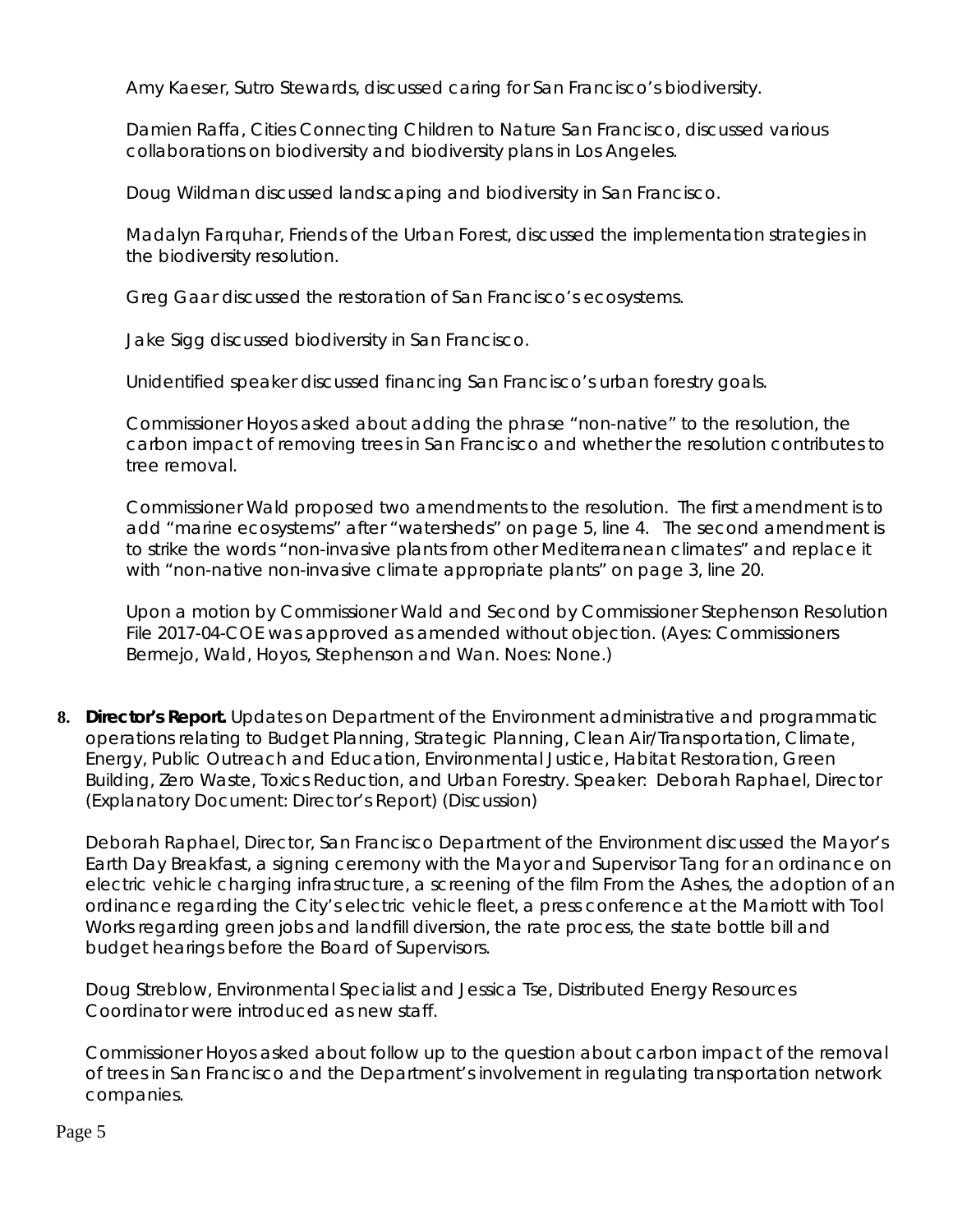Eric Brooks, San Francisco Green Party and Our City, discussed transportation network companies and the Natural Areas Program.

Nadine Weil discussed a report that was performed on the carbon impact of the removal of trees in San Francisco.

**9. Committee Reports.** Highlights of the April 19, 2017 Operations Committee meeting at the May 8, 2017 Policy Committee meeting. (Discussion)

Upon a motion by Commissioner Wald and a second by Commissioner Hoyos, Items 9-12 were tabled without objection. (Ayes: Commissioners Bermejo, Wald, Hoyos, Stephenson and Wan. Noes: None.)

Public Comment:

Eric Brooks discussed wetlands and biodiversity.

### **10. Announcements.** (Discussion)

Upon a motion by Commissioner Wald and a second by Commissioner Hoyos, Item 10 was tabled without objection. (Ayes: Commissioners Bermejo, Wald, Hoyos, Stephenson and Wan. Noes: None.)

**11. Commission Affairs Manager Written Report.** Speaker: Anthony Valdez, Commission Affairs Manager (Explanatory Document: Commission Affairs Manager Report) (Discussion)

Upon a motion by Commissioner Wald and a second by Commissioner Hoyos, Item 11 was tabled without objection. (Ayes: Commissioners Bermejo, Wald, Hoyos, Stephenson and Wan. Noes: None.)

#### **12. New Business/Future Agenda Items**. (Discussion and Possible Action)

Upon a motion by Commissioner Wald and a second by Commissioner Hoyos, Item 12 was tabled without objection. (Ayes: Commissioners Bermejo, Wald, Hoyos, Stephenson and Wan. Noes: None.)

#### **13. Adjournment.**

The meeting was adjourned at 8:28 p.m.

### **The next Regular Meeting of the Commission on the Environment is scheduled for Tuesday, July 25, 2017, 5:00 p.m. at City Hall, Room 416.**

\*\* Copies of explanatory documents are available at (1) the Commission's office, 1455 Market Street, Suite 1200, San Francisco, California, 94103 between the hours of 9 a.m. and 5 p.m., Photo identification is required for entry to Suite 1200. (2) on the Commission's website [http://www.sfenvironment.org/commission;](http://www.sfenvironment.org/commission) (3) upon request to the Commission Affairs Manager, at telephone number 415-355-3709, or via e-mail at [anthony.e.valdez@sfgov.org](mailto:anthony.e.valdez@sfgov.org) within three business days of a meeting. If any materials related to an item on this agenda have been distributed to the Commission after distribution of the agenda packet, those materials are